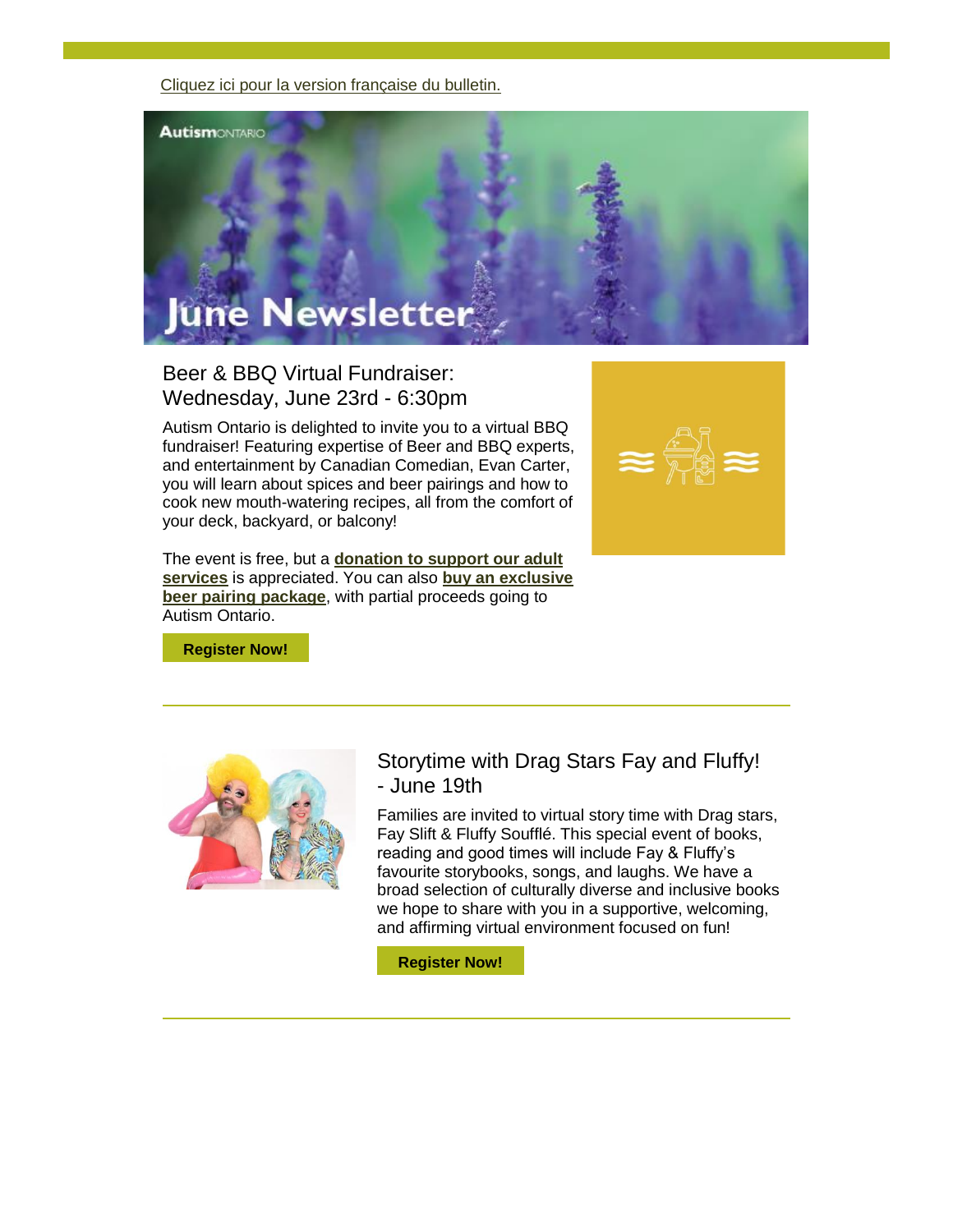## Workshop in Punjabi: My Child's Disability is Not My Fault - June 10th

This workshop will allow South Asian parents and caregivers of a child with autism to challenge cultural views on disability and reevaluate their perceptions of karma. Core themes of this workshop may include: exploring cultural and religious views on karma, societal perceptions of the gender-related "blame game" and strategies to unlearn societal perceptions of disability.



**[Register Now!](https://www.autismontario.com/civicrm/mailing/url?u=7620&qid=1391603)**



# Toronto FC Virtual Autism Ontario Event - June 12th

For all our Soccer Fans out there, we have an exclusive opportunity for you! We have partnered with Maple Leaf Sports & Entertainment (MLSE) to bring you an interactive hour with Toronto FC! You'll hear from coaches and players; you can submit questions for both; and you have the chance to win some Toronto FC merchandise!

Central Toronto Registration Link: [https://bit.ly/3ySK3l1](https://www.autismontario.com/civicrm/mailing/url?u=7621&qid=1391603) East Region Registration Link: [https://bit.ly/3i1Z265](https://www.autismontario.com/civicrm/mailing/url?u=7622&qid=1391603) North Region Registration Link: [https://bit.ly/3i2kOqp](https://www.autismontario.com/civicrm/mailing/url?u=7623&qid=1391603) West Region Registration Link: [https://bit.ly/3c8SWx4](https://www.autismontario.com/civicrm/mailing/url?u=7624&qid=1391603)

# Upcoming Webinars

# Wednesday, June 2, 6:00pm - **Building Resilience and Combating Compassion Fatigue\***, with Halimo Hashi

The Building Resilience webinar will focus on helping care providers recognize the signs, symptoms and complications of work-related stress, occupational hazards, burnout, vicarious trauma and compassion fatigue. The webinar will provide education utilizing evidence-based practice, and shares tools, skills and strategies to directly combat negative outcomes.



\*In partnership with [Aide Canada](https://www.autismontario.com/civicrm/mailing/url?u=7625&qid=1391603)

**[Register Now!](https://www.autismontario.com/civicrm/mailing/url?u=7626&qid=1391603)**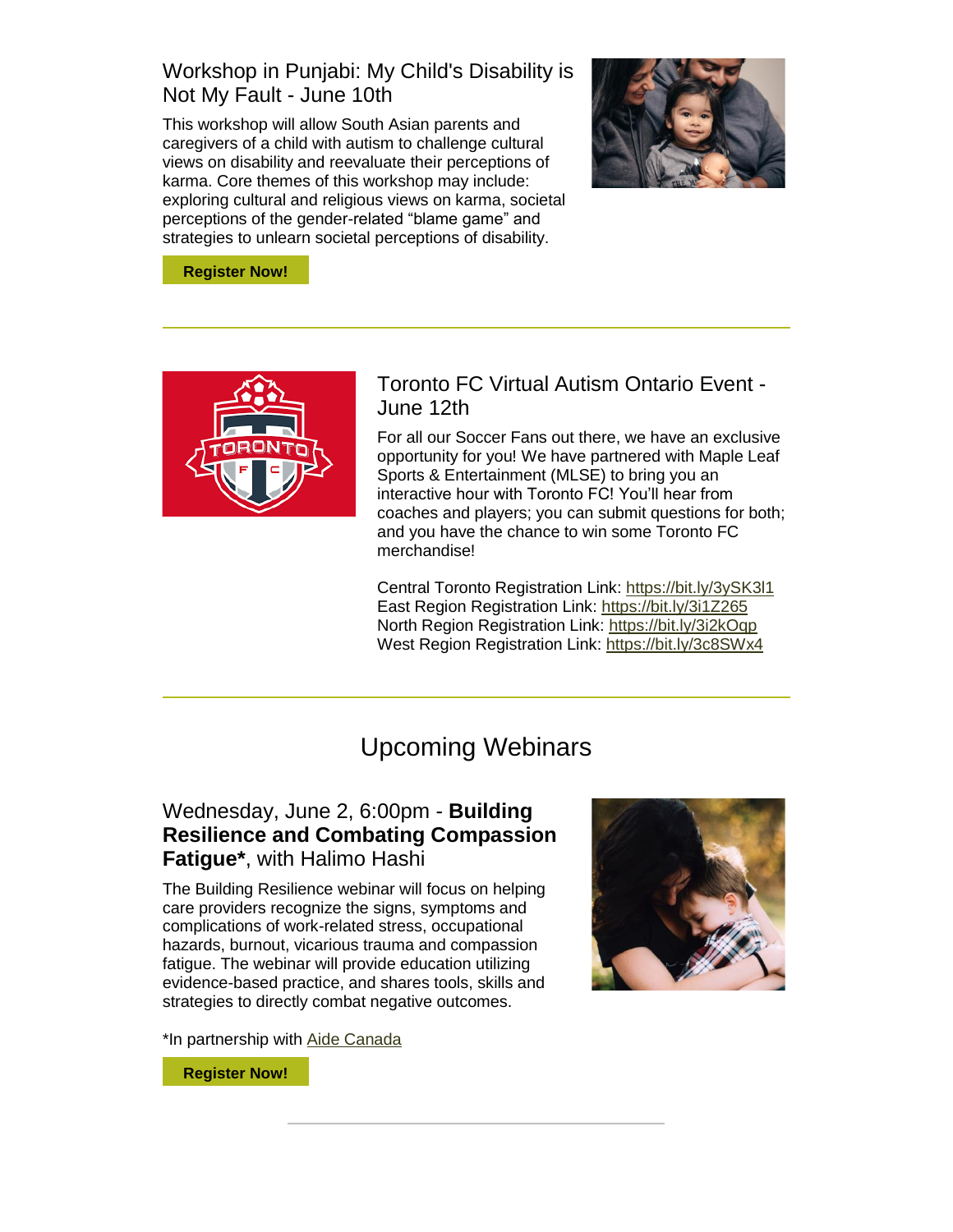#### **Webinar Series: Examining Online Safety** with Sarah Southey, Nicole Lisi, and Katie Sedej



#### For Adolescents: **Social Safety and Positive Interactions** - Jun 9, 12pm

This webinar is geared at helping adolescents with autism understand some of the common social interactions online. Topics covered will include online humour, Instagram vs. reality, cyberbullying and problem-solving through difficult social situations.



# For Adolescents: **Technical Safety Online - Do's and Don'ts** - On Demand

This webinar is geared at helping adolescents with autism understand potential online safety issues. We will walk through the topics of red flags, privacy, online friends, and buying and selling items online.



### For Caregivers: **Teaching and Upkeep for Your Adolescent about Online Safety** - On Demand

This webinar will help parents/caregivers explore how to set up a safe space for online safety discussion with their adolescent.



# For Caregivers: **Introduction to Cyber Safety** - On Demand

This webinar will empower parents and caregivers to understand the social media platforms their adolescents are using, how to enhance safety, and introduce them to troubleshooting common online issues.

**[Register for Each Cyber Safety Webinar Here](https://www.autismontario.com/civicrm/mailing/url?u=7627&qid=1391603)**

## Wednesday, June 16, 12:00pm - **Don't We Already Do Inclusion?: Creating Schools for All**, with Paula Kluth

Are you trying to learn more about inclusive schooling? Do you wonder how to support students with disabilities in general education classrooms? Are you seeking new ideas for working in K-12 classrooms, collaborating

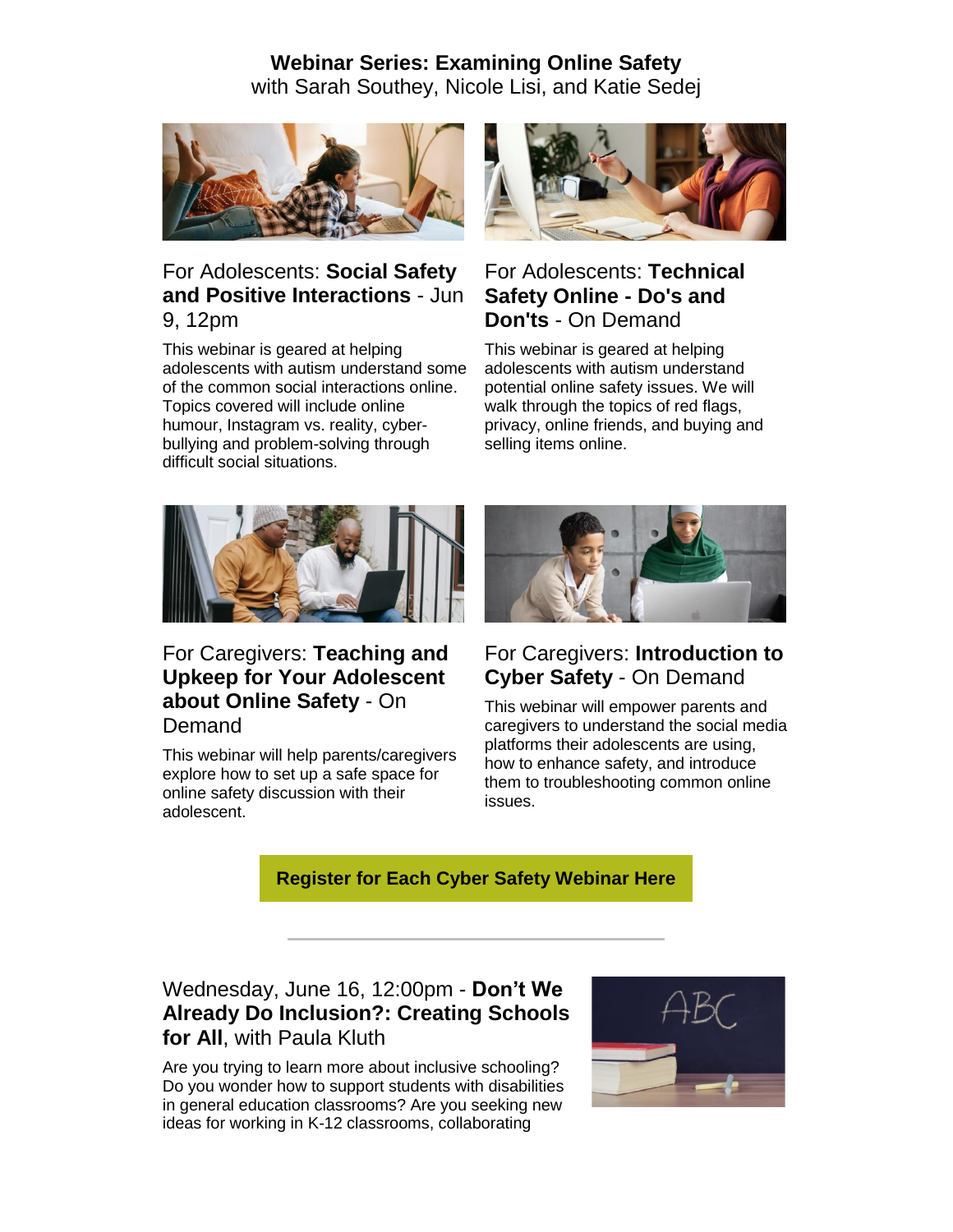with colleagues and elevating your practice? If you answered "yes" to any one of these questions, this session is for you.

**[Register Today!](https://www.autismontario.com/civicrm/mailing/url?u=7628&qid=1391603)**

#### **Introduction to Autism & Autism Ontario**

- Learn about Autism Ontario services and supports
- Gain an understanding about autism
- Connect with an Autism Ontario representative



Tuesday, June 15, 7:00pm **for Caregivers**

**[Register Today!](https://www.autismontario.com/civicrm/mailing/url?u=7630&qid=1391603)**



Tuesday, June 29, 7:00pm **for Professionals**

**[Register Today!](https://www.autismontario.com/civicrm/mailing/url?u=7631&qid=1391603)**

#### FRENCH Webinar on Friday, June 4, 1:00pm - **Cognitive Behavioural Therapy**, with Allison Roy

This webinar will discuss the main elements of Cognitive Behavioural Therapy (CBT):

- How CBT can help children and youth better cope with anxiety and other behavioural or emotional reactions
- What to expect during treatment
- Factors to consider when using CBT with people on the autism spectrum
- How to include parents in the therapeautic process

Please note that this webinar is in French.

**[Register Today!](https://www.autismontario.com/civicrm/mailing/url?u=7632&qid=1391603)**

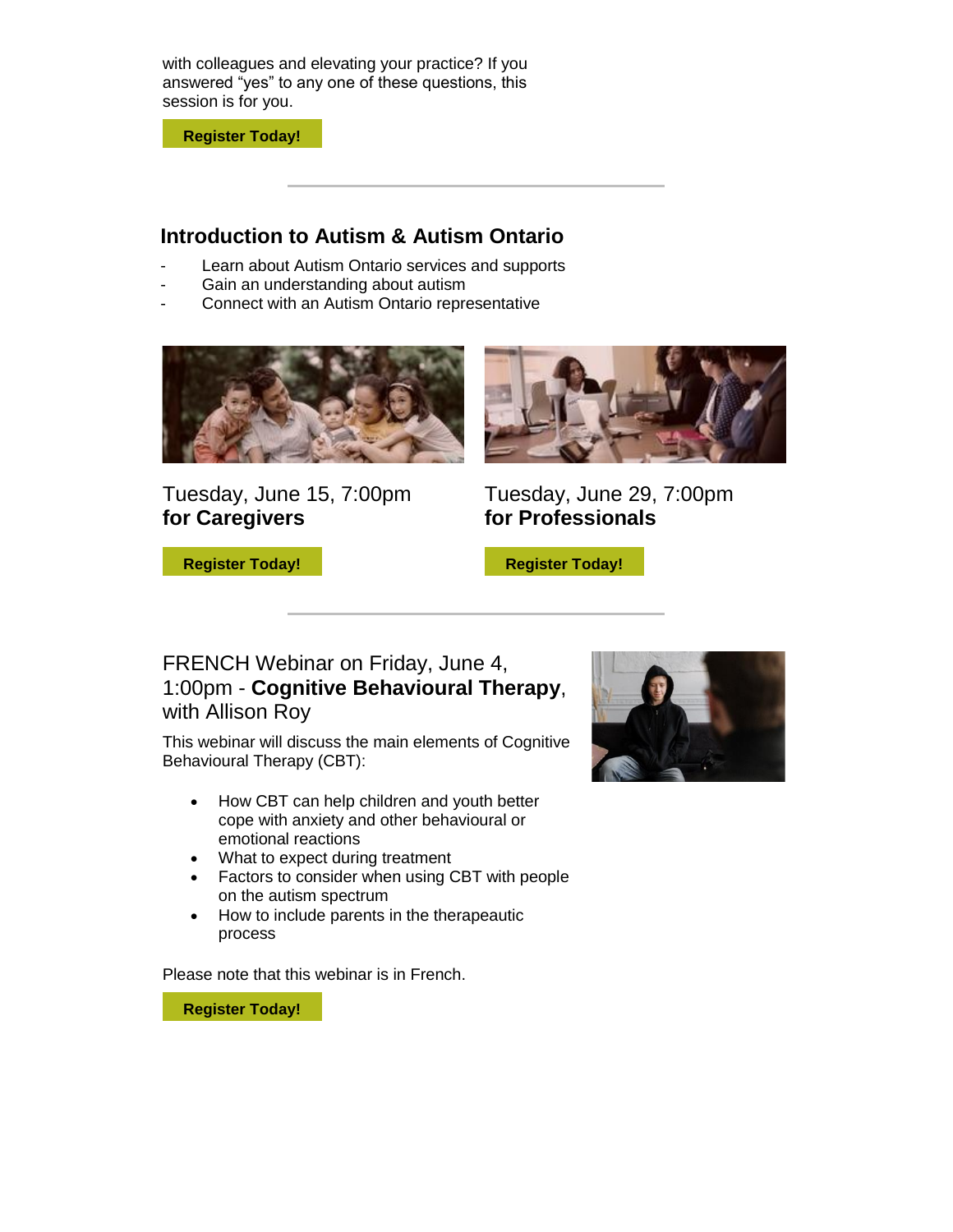# **Get Involved!**



#### Get Creative with Autism Ontario!

We're looking for submissions from you, the Ontario autism community, for Autism Matters and our blog!

Written pieces, vlogs, music, visual art, photography, and more, are welcome!

Autistic people of all ages are especially encouraged to submit.

**[Submit Your Piece!](https://www.autismontario.com/civicrm/mailing/url?u=7633&qid=1391603)**



#### **Online Support Groups**

This is a great way to connect with other families and brainstorm ideas on different supports and services in your area.





#### **Take-Home Activities**

We are working with local businesses and shops to provide take home kits – from ceramic painting to birdhouse making, there are lots of choices.

> **[Find Activities](https://www.autismontario.com/civicrm/mailing/url?u=7635&qid=1391603)  [Near You!](https://www.autismontario.com/civicrm/mailing/url?u=7635&qid=1391603)**

**How to Submit Your** 

# **OAP Expenses Workshop**

During these sessions, our Service Navigators will lead you through the OAP reconciliation process,

> **[Find a Convenient](https://www.autismontario.com/civicrm/mailing/url?u=7636&qid=1391603)  [Session for You!](https://www.autismontario.com/civicrm/mailing/url?u=7636&qid=1391603)**

# Register for the Autism Ontario OAP Service Navigation Program

The OAP Servce Navigation Program is a free service open to anyone looking for information or guidance about autism services in their community.

**[Register Now!](https://www.autismontario.com/civicrm/mailing/url?u=7637&qid=1391603)**